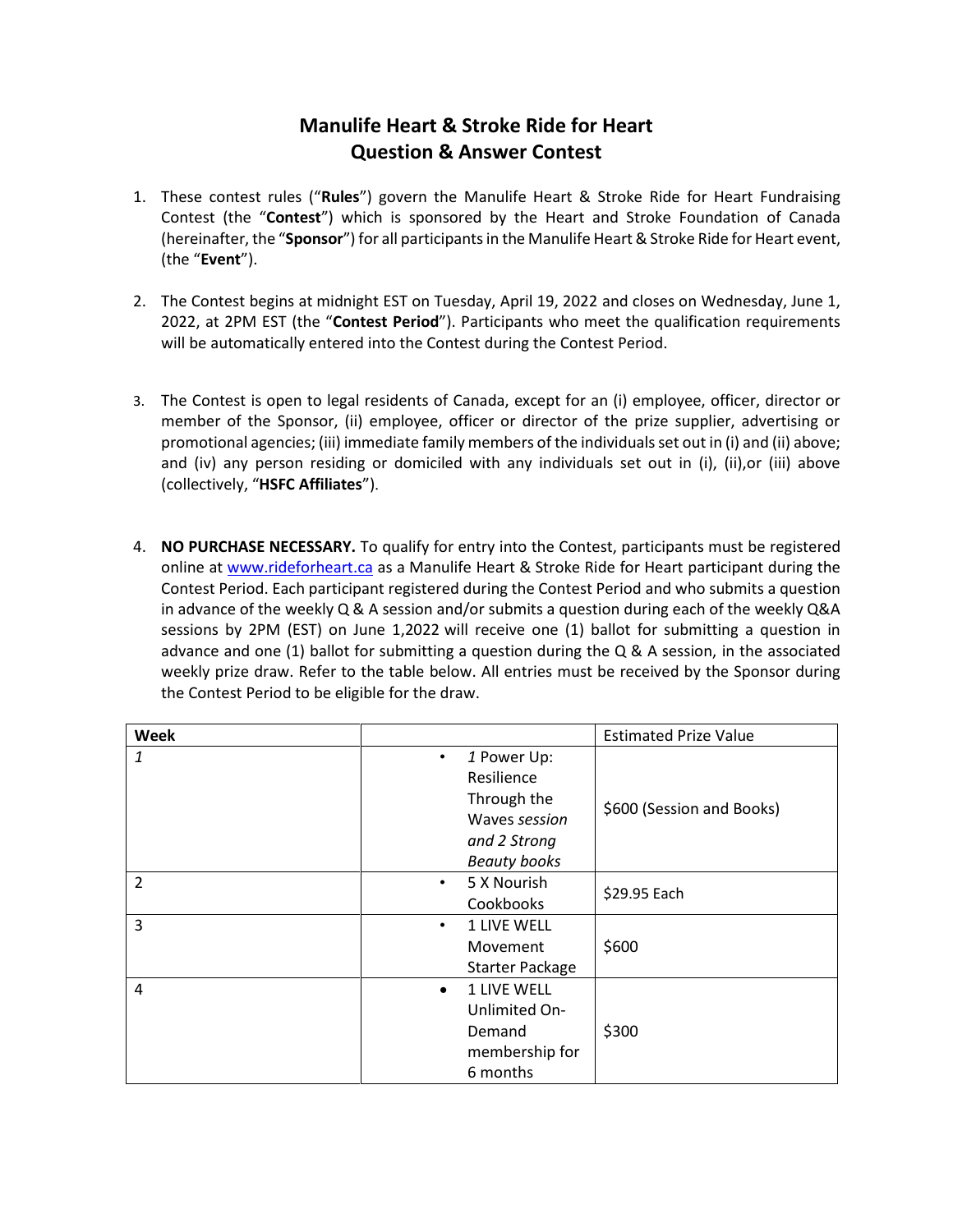| یست | • 1 LIVE WELL          |       |
|-----|------------------------|-------|
|     | <b>Health Coaching</b> | \$150 |
|     | - 1-hour virtual       |       |
|     | session                |       |

- 5. To be eligible to enter the Contest, go t[o www.rideforheart.ca](http://www.rideforheart.ca/) and click on "Register" to sign up as a Ride for Heart participant. If you are under the age of majority in your province, have your parent or legal guardian complete all the required information. Before submitting your entry, your parent or legal guardian must confirm that he/she consents to your participation in the Event and the Contest and confirm that he/she has read and understood these Rules. If your parent or legal guardian does not consent, your entry will be disqualified. Please note that the Sponsor may send an email to your parent or legal guardian confirming his/her consent to your participation in the Contest and the collection of personal information as set out in these Rules for the purpose of administering the Contest.
- 6. How to Enter: Eligible entrants can enter The Question & Answer Contest by submitting a question through the Community message board post in the Ride for Heart app prior to the live Question & Answer session or by submitting a question in the chat during the live zoom Question & Answer session. To participate in all five weeks, the participant will need to submit a question to each Question & Answer Community message board post or submit a question during each live Question & Answer session over the five weeks. As a participant, your entry must fully meet all Contest requirements, as specified in the Official Rules, in order to be eligible to win a prize. Incomplete entries or those that do not adhere to the Official Rules or specifications will be disqualified at the Sponsor's sole discretion.
- 7. The Sponsor, its affiliates, the prize supplier and their advertising and promotional agencies ("**Releasees**") assume no liability for injury or death directly or indirectly associated with the Event, the Contest or acceptance of the Prize. The Releasees are not responsible for any loss, theft, or misuse of the Prize.
- 8. Each entrant shall indemnify and hold the Sponsor and its affiliates and its directors, members, employees, officers, licensees, licensors and agents, and respective advertising and promotion entities and any person or entity associated with the production, judging, or administration of the Contest (collectively, the "**Indemnitees**") harmless from any and all claims, cause of action, damages, expenses, costs (including but not limited to reasonable attorneys', accounting and other professional fees) and liabilities (including settlements), brought or asserted by any third party against any of the Indemnitees due to or arising out of his/her entry in the Contest.
- 9. Odds of winning the Prize depend on the total number of eligible entries received during the Contest Period.
- 10. Selection and Notification of Winner: A separate random draw for each of the weekly contest prizing will be held from among all eligible entries received during the Contest Period will be held at the Sponsor's Toronto office (or remotely due to current public health guidelines as a result of the COVID-19 pandemic) during business hours on/or around June 8, 2022, and the selected entrants will be contacted by email, letter or telephone shortly thereafter.